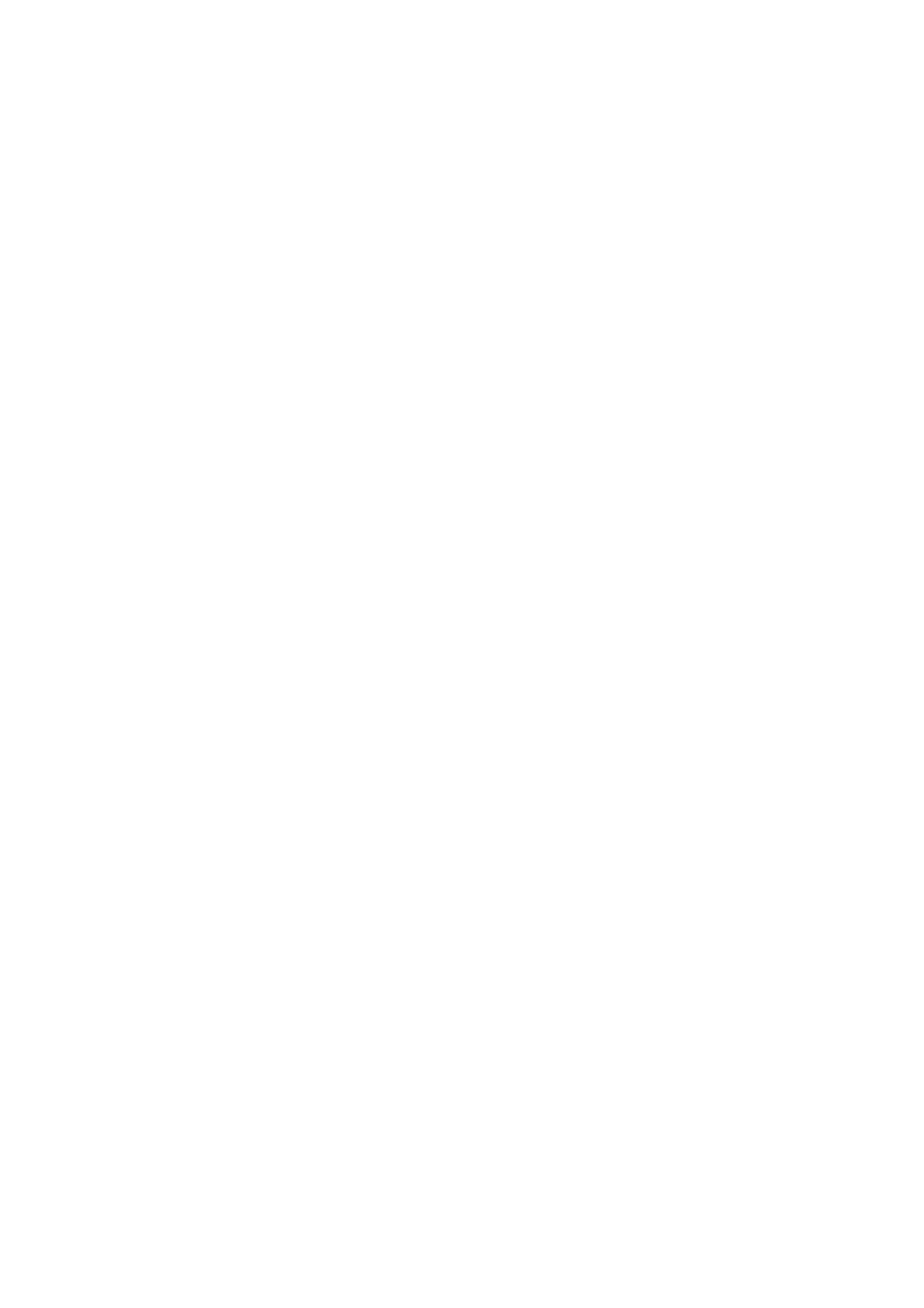# **TERRITORIAL AGENDA OF THE EUROPEAN UNION 2020**

#### **I.**

# **Territorial cohesion is a common goal**

#### **For a more harmonious and balanced state of Europe**

(1) We, the Ministers responsible for spatial planning and territorial development, in cooperation with the European Commission and with the endorsement of the Committee of the Regions, have reviewed the Territorial Agenda launched in 2007 and agree upon the new Territorial Agenda of the European Union 2020 (TA2020).

(2) TA2020 takes into consideration the recent developments described in the updated Territorial State and Perspectives of the European Union, on the Commission's Fifth Report on Economic, Social and Territorial cohesion and on the Europe 2020 Strategy.

(3) We state that the TA2020 is our action oriented policy framework to support territorial cohesion in Europe as a new goal of the European Union (EU) introduced by the Treaty of Lisbon (Art 3.TEU). It outlines objectives in accordance with the time horizon of major policy documents until 2020.

(4) The objective of the TA2020 is to provide strategic orientations for territorial development, fostering integration of territorial dimension within different policies at all governance levels and to ensure implementation of the Europe 2020 Strategy according to territorial cohesion principles.

(5) We believe that the objectives of the EU defined in the Europe 2020 Strategy for smart, sustainable and inclusive growth can only be achieved if the territorial dimension of the strategy is taken into account, as the development opportunities of the different regions vary.

(6) We welcome the proposal of the European Commission expressed in the Fifth Report on Economic, Social and Territorial Cohesion to better integrate territorial cohesion into Cohesion Policy. Cohesion Policy is a key framework through which the EU can address territorial development challenges and helps unleash territorial potential at local, regional, national and transnational levels. The TA2020 does not pre‐ empt future agreements such as the next financial perspective and the next legislative package for Structural Funds, but emphasises the importance of considering the territorial dimension.

(7) In line with the Treaty on the Functioning of the European Union (Art. 174 and 175), all policies and actions of the Union should contribute to economic, social and territorial cohesion. Therefore those responsible for design and implementation of sectoral policies should take the principles and objectives of the Territorial Agenda into consideration. The coherence of EU and national policies is of utmost importance for territorial cohesion. Most policies have significant territorial impacts, influencing the development opportunities of territories in different ways. The co-ordination of different sectoral policies, to optimise territorial impact and maximise coherence can significantly increase their success, and help avoid, at all territorial levels, negative effects from conflicting policies. The optimal balance of sustainability, competitiveness, and social cohesion can be realised through integrated territorial development.

(8) We believe that territorial cohesion is a set of principles for harmonious, balanced, efficient, sustainable territorial development. It enables equal opportunities for citizens and enterprises, wherever they are located, to make the most of their territorial potentials. Territorial cohesion reinforces the principle of solidarity to promote convergence between the economies of better-off territories and those whose development is lagging behind.

(9) Territorial cohesion complements solidarity mechanisms with a qualitative approach and clarifies that development opportunities are best tailored to the specificities of an area. Regions might need external support to find their own paths of sustainable development, with particular attention paid to those regions lagging behind. Regional interdependencies are increasingly important, which calls for continued networking, cooperation and integration between various regions of the EU at all relevant territorial levels.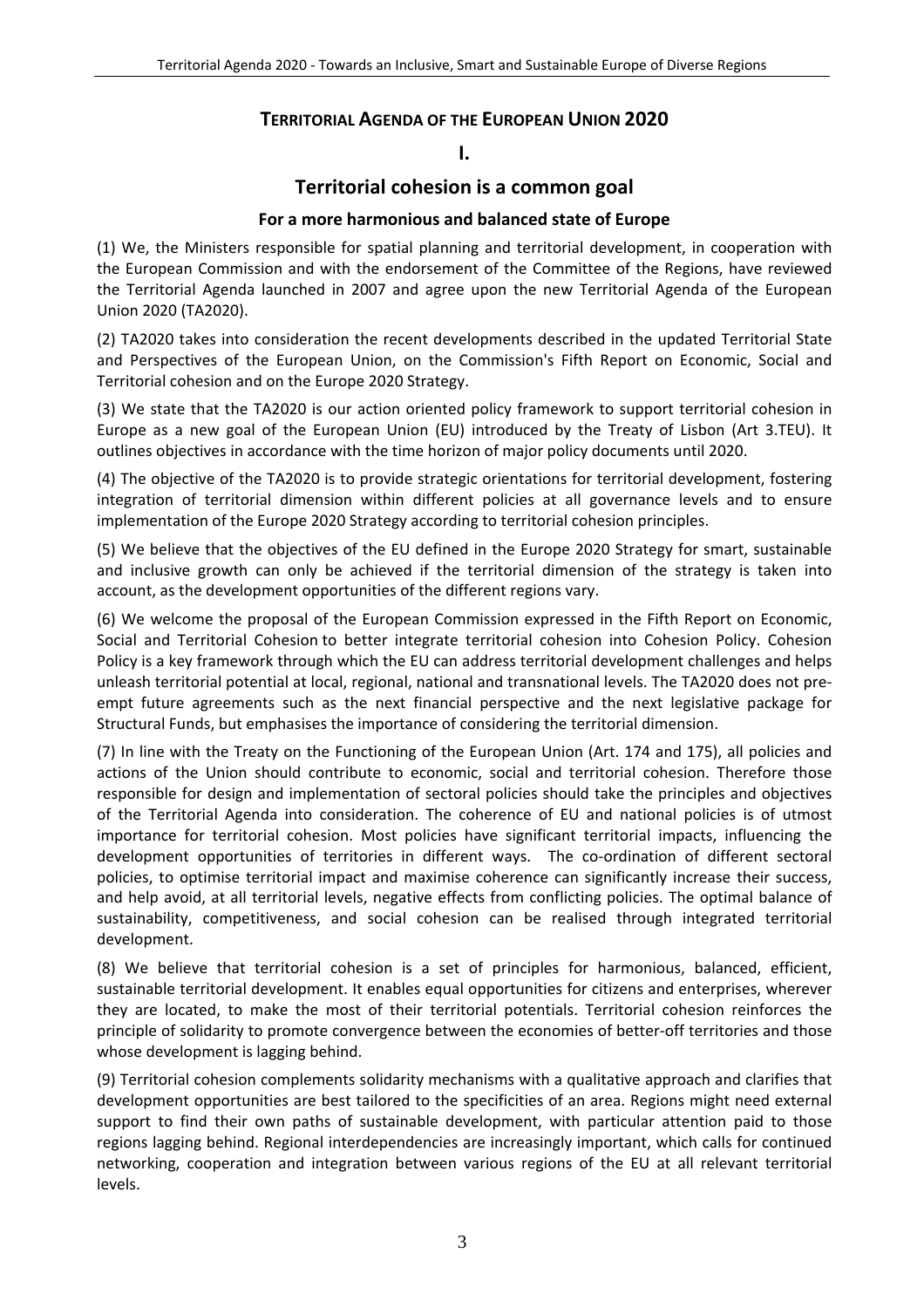(10) We call states, regions, cities (incl. small and medium sized towns), other territories and sectoral policies at all relevant levels to contribute to common European territorial priorities. We shall facilitate their ability to respond more effectively to the key challenges Europe faces through closer cooperation. We believe that such cooperation is key to fostering smart, inclusive and sustainable growth and territorial cohesion in the EU.

(11) We consider that the place‐based approach to policy making contributes to territorial cohesion. Based on the principles of horizontal coordination, evidence-informed policy making and integrated functional area development, it implements the subsidiarity principle through a multilevel governance approach. It aims to unleash territorial potential through development strategies based on local and regional knowledge of needs, and building on the specific assets and factors which contribute to the competitiveness of places. Places can utilize their territorial capital to realise optimal solutions for long‐ term development, and contribute in this way to the achievement of the Europe 2020 Strategy objectives.

(12) We believe that diversity of territories is a potential for development, and that the distinctive identities of local and regional communities are of key relevance in this regard. Territories with common potentials or challenges can collaborate in finding common solutions and utilise their territorial potential by sharing experience. Territories with complementary potentials, often neighbouring, can join forces and explore their comparative advantages together creating additional development potential.

(13) We are convinced that inclusive, sustainable and efficient use of Europe's territory and resources is a key element of cohesion. The better use of territory can contribute positively to the development of economies; fair access to services of general interest; infrastructure and public goods; and wise management of natural and cultural assets.

**II.**

# **Challenges and potentials for territorial development**

# **Driving forces and their territorial aspects**

(14) Based on the main conclusions of the updated Territorial State and Perspective of the European Union we draw attention to the main territorial challenges. We are convinced that a coordinated approach is needed to transform these into potentials for sustainable and harmonious territorial development.

#### **Increased exposure to globalisation: structural changes after the global economic crisis**

(15) Accelerating globalisation and growing vulnerability to external shocks have been experienced by local and regional communities. In some cases even the prosperity, sustainability and stability of cities and regions have been threatened. The effects have been even more visible during the recent financial and economic crisis. As the long-term effects of the crisis on development opportunities vary territorially, the timing of recovery and the range of possible policy responses differ across regions. The crisis, however, provides an opportunity for a transition towards more sustainable and resource efficient economic structures if appropriate actions are taken

(16) Globalization can bring about important territorial consequences at EU, national, regional and local levels. Metropolitan and other urban regions, international and global gateways are assets for the development of the whole European territory, provided that other regions benefit from their dynamism and are connected through networks. Local endowments and territorial characteristics have growing importance for regions in order to cope with and recover from external shocks.

# **Challenges of EU integration and the growing interdependences of regions**

(17) Deepening and widening of EU integration is challenged by internal factors such as regions divided by administrative borders, and differences in fiscal discipline and commitment between Member States. Changes in one part of Europe can have effects in other parts of the continent due to the growing interdependences of regions. The challenge of the core-periphery division is still present, even on the national scale. Cohesion at the external borders is crucial, as disparities and differences in legal, social and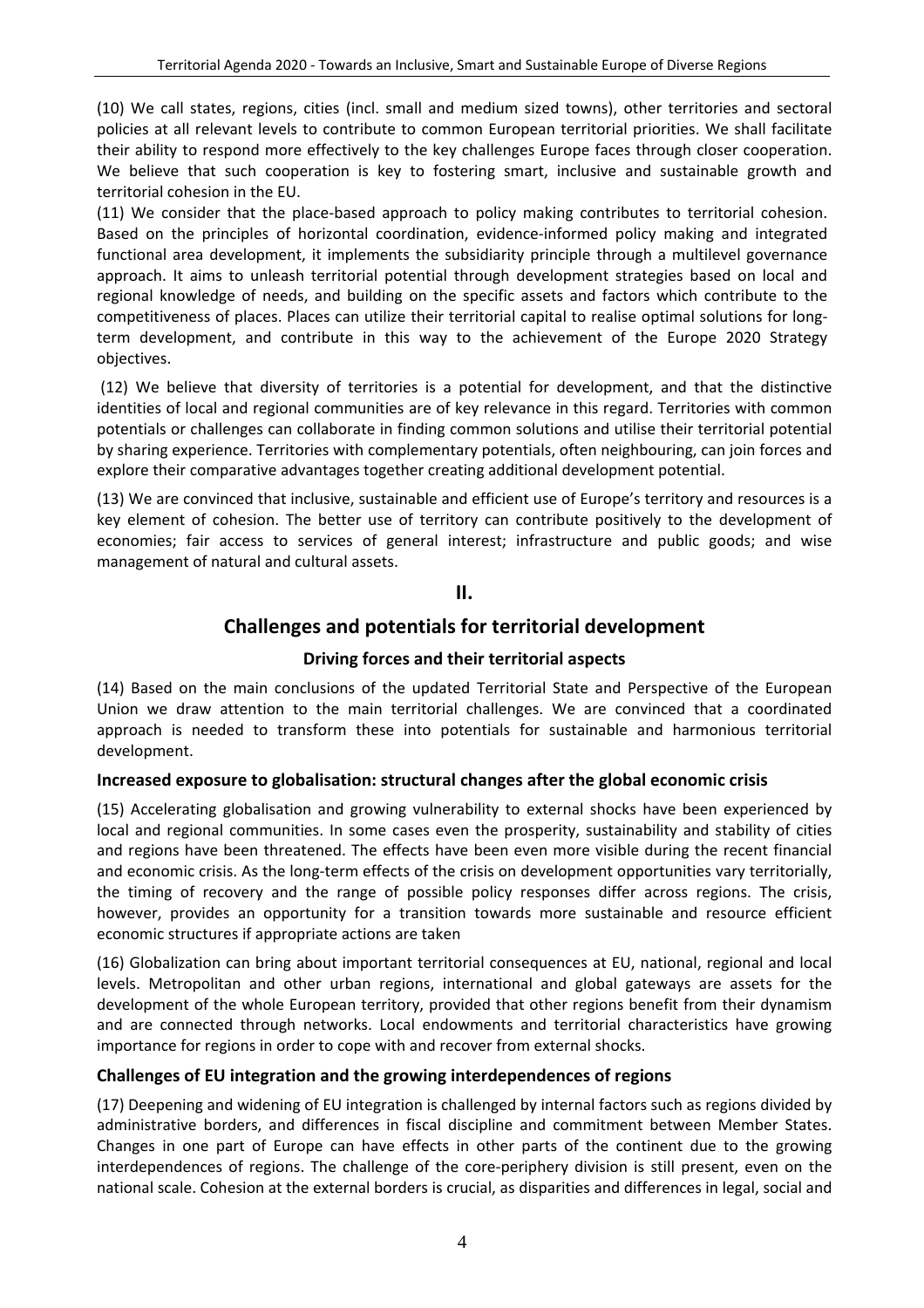political systems have important consequences especially in terms of migration and trade. The growing interdependence of regions generates demand for better connectivity at global, European and national level. Integration barriers at local and regional level can result in the underutilization of human, cultural, economic and ecological resources of the border regions and increase their peripheral position and social exclusion.

#### **Territorially diverse demographic and social challenges, segregation of vulnerable groups**

(18) Europe faces increasing and territorially differentiated demographic challenges. Ageing and depopulation will bring about changes in many regions, including rural and peripheral regions and lead to severe impacts for social and territorial cohesion, public service provision, labour market and housing. Other regions have growing populations and face other pressures. Significant intra‐European migration after the EU enlargement and immigration mainly from less developed non‐EU countries constitute specific challenges and opportunities especially in urban areas.

(19) Exclusion from the socio‐economic circuit definitely has a strong territorial character. The risk of exclusion is higher in areas with low accessibility, weak economic performance, lack of social opportunities or other particular territorial circumstances. Vulnerable groups and ethnic minorities often end up concentrated in certain urban and rural areas and their integration is hindered as a result. Where these territories are part of larger administrative units the problem can be hidden within official statistics.

# **Climate change and environmental risks: geographically diverse impacts**

(20) The impacts of climate change vary considerably across Europe in terms of geographical regions with different types of impacts and different degrees of vulnerability. The increased risk of sea level rise, drought, desertification, floods and other natural hazards calls for territorially different responses. Regions have different opportunities to embed adaptation and mitigation into their strategies, decreasing greenhouse gas emissions and adjusting their socioeconomic systems to a low carbon economy. Climate change may also lead to new development opportunities, such as within agriculture, green economy and renewable energy production. The challenges of climate change draw attention to the territorial coordination of policies, especially climate, energy, water management, agriculture, housing, tourism and transport.

(21)The environmental quality of air, soil and water is diverse across Europe and air pollution and noise cause serious health problems. In certain cases it correlates with social inequality. Disparities in the access to clean air, water and soil do not only appear between countries and regions but also between urban and rural areas as well as inside cities.

#### **Energy challenges come to the fore and threaten regional competitiveness**

(22) Certain European regions face challenges of security in energy supply, as they are heavily dependent on fossil fuel imports or specialized in energy intensive activities. Significant imports from third countries vulnerable to economic or political instability increase problems for energy security. Rising energy prices and emissions draw attention to the need for sustainable energy solutions such as realising the potential of renewable energy resources and shifting towards greener, low carbon economic activities. Insufficient energy infrastructure and dependencies created by existing networks call for diversification of energy production and supply, as well as development of energy market and integration. Some territories such as islands and remote and sparsely populated areas can be more susceptible to energy shortages and rising prices, while urban sprawl contributes to high, unsustainable energy consumption rates.

#### **Loss of biodiversity, vulnerable natural, landscape and cultural heritage**

(23) Natural and cultural heritage are parts of territorial capital and identity. Ecological values, environmental quality and cultural assets are crucial to well‐being and to economic prospects and offer unique development opportunities. Overexploitation of these resources to provide for increasing demand, as well as industrial hazards can cause serious damage and may threaten territorial development. Urbanisation, intensification of agriculture and fisheries, transport and other types of infrastructure development, particularly where they take place in a territorially uncoordinated manner, can cause severe environmental problems. Increased and uncoordinated exploitation of maritime space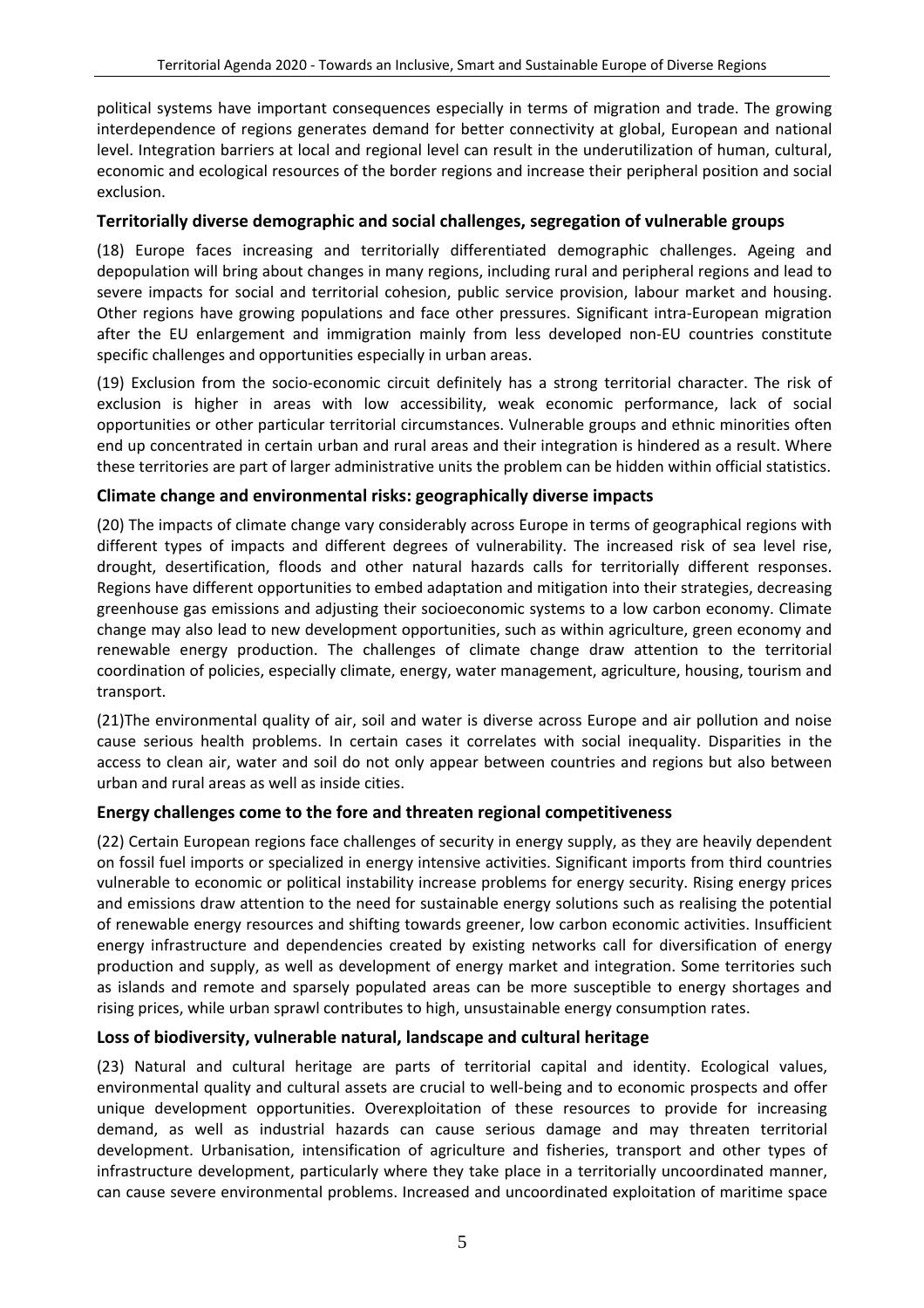and marine resources may have consequences for sustainable territorial development. Changes in landand sea use, urbanisation and mass tourism threaten cultural assets and landscapes and may lead to fragmentation of natural habitats and ecological corridors. In historic and cultural environments, as well as in areas for new development or constructions, attention paid to the character of the place can improve the coherence and quality of the built environment.

#### **III.**

# **Territorial Priorities for the Development of the European Union**

(24) We believe that the challenges for territorial development need common attention and where appropriate joint efforts to handle them and utilise territorial potentials. We therefore define six territorial priorities for the EU which can contribute to the successful implementation of the Europe 2020 Strategy.

#### **1. Promote polycentric and balanced territorial development**

(25) We stress that polycentric and balanced territorial development of the EU is key element of achieving territorial cohesion. Where the most developed cities and regions within Europe cooperate as parts of a polycentric pattern they add value and act as centres contributing to the development of their wider regions. Urban development policies also have a significant role in this regard. Polycentric territorial development policy should foster the territorial competitiveness of the EU territory also outside the core 'Pentagon area'. We encourage cities to form networks in an innovative manner, which may allow them to improve their performance in European and global competition and promote economic prosperity towards sustainable development.

(26) At the same time we aim at polycentric development at the macro-regional, cross-border and also on national and regional level in relevant cases. Where possible, it is important to avoid polarization between capitals, metropolitan areas and medium sized towns on the national scale. Small and medium‐ sized towns can play a crucial role at regional level. Policy efforts should contribute to reducing the strong territorial polarisation of economic performance, avoiding large regional disparities in the European territory by addressing bottlenecks to growth in line with Europe 2020 Strategy.

# **2. Encouraging integrated development in cities, rural and specific regions**

(27) We declare that the objectives and concerns identified by Ministers responsible for urban development in the Leipzig Charter on Sustainable European Cities, and the Marseille and the Toledo Declarations on Urban Development should be taken into account in territorial policy making at all levels. We support all the efforts, which help to make cities motors of smart, sustainable and inclusive development and attractive places to live, work, visit and invest in. Accordingly, we recommend applying an integrated and multilevel approach in urban development and regeneration policies. The cooperation and networking of cities could contribute to smart development of city regions at varying scales in the long run. Cities should, where appropriate look beyond their administrative borders and focus on functional regions, including their peri‐urban neighbourhoods.

(28) The development of the wide variety of rural areas should take account of their unique characteristics. Rural, peripheral and sparsely populated territories may need to enhance their accessibility, foster entrepreneurship and build strong local capacities. Some rural areas tend to be vulnerable territories rich in cultural and natural values. We support the safeguarding and sustainable utilization of this territorial capital, the ecological functions and services it provides. Special attention may need to be paid to underdeveloped peripheral rural and sparsely populated areas where disadvantaged social groups often suffer from segregation. Territories facing severe depopulation should have long‐term solutions to maintain their economic activity by enhancing job creation, attractive living conditions and public services for inhabitants and businesses. In rural areas where agriculture and forestry are still important forms of land use, modernisation of the primary sector through resource-efficient investments in new and alternative sectors and preservation of high quality arable land and ecological functions are essential.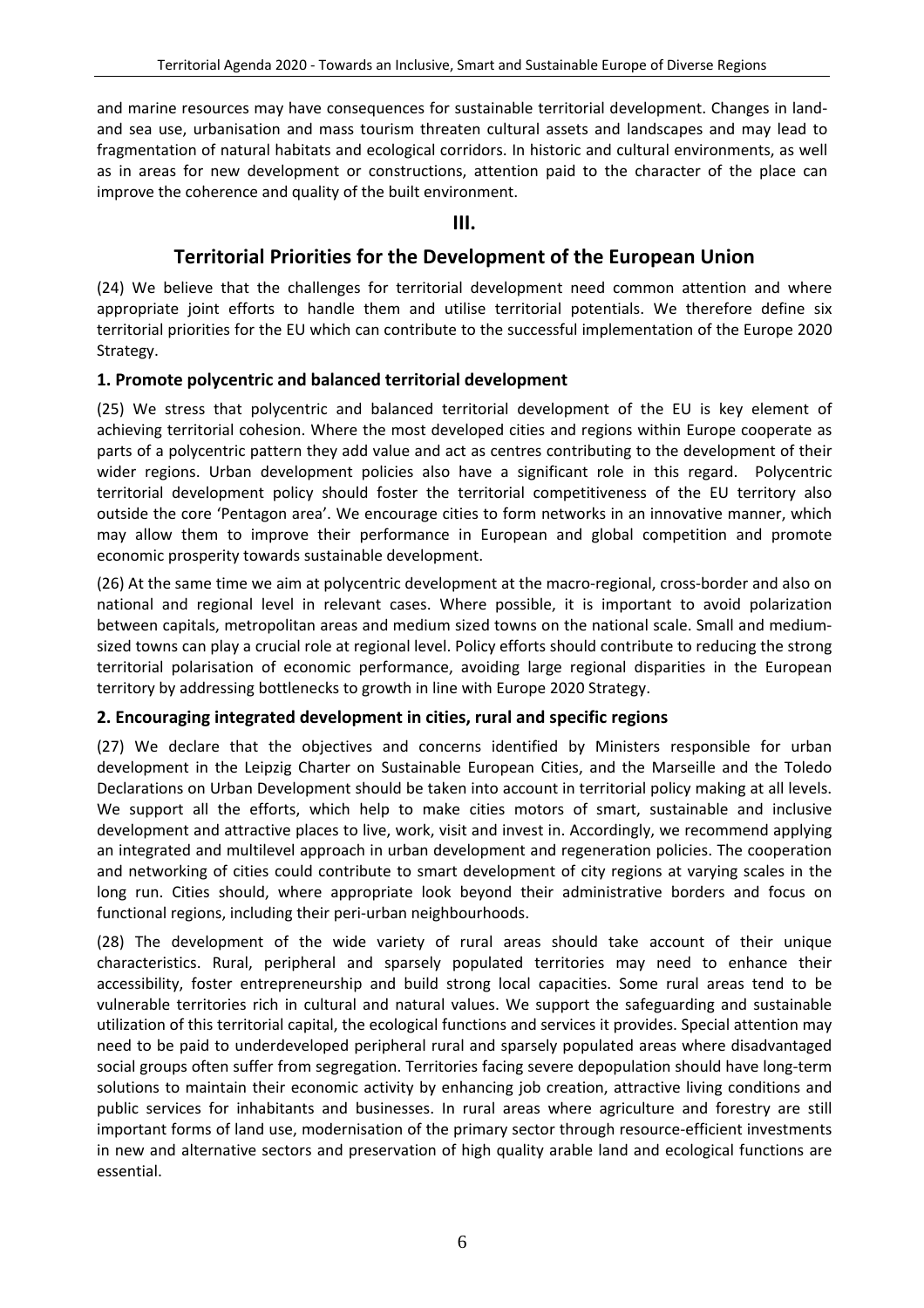(29) We acknowledge the diverse links that urban and rural territories throughout Europe can have with each other, ranging from peri-urban to peripheral rural regions. Urban-rural interdependence should be recognised through integrated governance and planning based on broad partnership. We welcome place‐ based strategies developed locally to address local conditions. In rural areas small and medium‐sized towns play a crucial role; therefore it is important to improve the accessibility of urban centres from related rural territories to ensure the necessary availability of job opportunities and services of general interest. Metropolitan regions should also be aware that they have responsibility for the development of their wider surroundings.

(30) We recall that specific geographical endowments have significant influence on the development opportunities of many regions and Member States. This is also recognised by the Treaty on the Functioning of the European Union (Art. 174). Coastal zones, islands, including island states, mountainous areas, plains, river valleys and lake basins and other types of territories have special – often cross border– features, or suffer from severe and permanent natural or demographic handicaps such as low population density, which influence their development potentials. Outermost regions (Art. 349) have specific and permanent constraints, notably due to the distance from the mainland, and a specific international context. These specific potentials can be unleashed and problems tackled jointly by actors from different states or regions in an integrated way.

# **3. Territorial integration in cross‐border and transnational functional regions**

(31) We consider that the integration of territories through territorial cooperation can be an important factor in fostering global competitiveness. In this way, potentials such as valuable natural, landscape and cultural heritage, city networks and labour markets divided by borders can be better utilized. Attention shall be paid to areas along external borders of the EU in this regard. Territorial integration and co‐ operation can create a critical mass for development, diminishing economic, social and ecological fragmentation, building mutual trust and social capital. Cross border and transnational functional regions may require proper policy coordination between different countries.

(32) We support transnational and cross border integration of regions going beyond cooperation projects and focusing on developments and results of real cross‐border or transnational relevance. European Territorial Cooperation should be better embedded within national, regional and local development strategies.

# **4. Ensuring global competitiveness of the regions based on strong local economies**

(33) We recall that economic competitiveness can be enhanced by the development of globally integrated economic sectors and strong local economies. The use of social capital, territorial assets, and the development of innovation and smart specialisation strategies in a place‐based approach can play a key role. The global and local strands are mutually reinforcing and interlinked, and should therefore be developed in parallel to each other. Strengthening research, human capital, the capacity for innovation and bringing ideas to the market are essential.

(34) Furthermore, integration of local endowments, characteristics and traditions into the global economy is important in strengthening local responses and reducing vulnerability to external forces. Improving local economies through development of local products and markets, business environments, locally‐oriented training provision, partial self‐sufficiency and building up cohesive and strong local communities can be effective tools. It is important to preserve and improve the innovation capacity of all regions. Diversification of the local economy can decrease vulnerability.

# **5. Improving territorial connectivity for individuals, communities and enterprises**

(35) We believe that fair and affordable accessibility to services of general interest, information, knowledge and mobility are essential for territorial cohesion. Providing services and minimising infrastructure barriers can improve competitiveness, and the sustainable and harmonious territorial development of the European Union. Among others it is important to secure access to road, rail, water‐ based and air transport, and to other infrastructure facilities such as broadband and trans‐European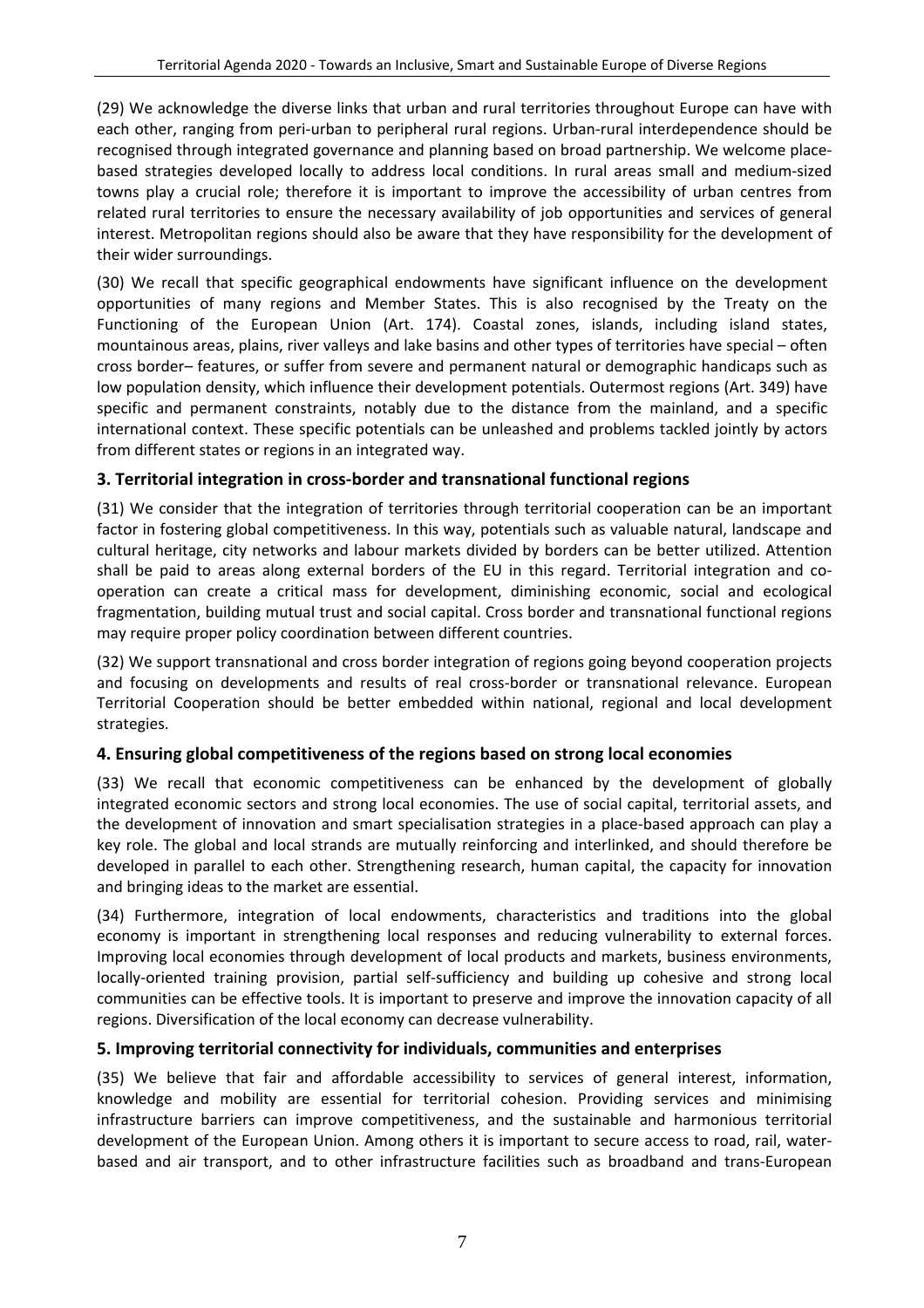energy networks. We support decentralized, efficient, secure and environmentally-friendly production and use of renewable and low carbon energy.

(36) We support effective inter-modal transport solutions especially within city-regions; sea-overland connections and efficient airport‐railway relationships. The increasing importance of global linkages creates the need for balanced intercontinental traffic including greater use of overland connections with Asia. Further development of Trans‐European networks (TEN‐T) linking the main European centres, such as capitals, metropolitan regions and TEN‐nodes and improving linkages between primary and secondary systems should be an essential component of the integrated network. Development of secondary networks is important, especially at regional and local level. We encourage the accessibility of urban centres in peripheries where a combination of social and economic disadvantages can result in the segregation of vulnerable groups. Transport connections across territorial barriers such as those to islands and overseas territories should be developed where appropriate.

# **6. Managing and connecting ecological, landscape and cultural values of regions**

(37) We underline that well-functioning ecological systems and the protection and enhancement of cultural and natural heritage are important conditions for long‐term sustainable development. We are all responsible for ensuring they are well functioning, protected and enhanced. Joint risk management is particularly important, taking into consideration different geographical specificities. We support the integration of ecological systems and areas protected for their natural values into green infrastructure networks at all levels.

(38) The high value of European urban and rural landscapes should be protected and developed in qualitative terms. Areas rich in natural and cultural landscapes may need special attention in order to make best use of these assets. Environmentally friendly job creation and strengthened recreational functions can complement conservation. The local, regional and trans-regional management of cultural and natural heritage is of key importance. We support the protection, rehabilitation and utilization of heritage through a place-based approach. Improving regional and local identity by strengthening awareness and responsibility of local and regional communities towards their environments, landscapes, cultures and other unique values is also important.

# **IV.**

# **Making EU territorial cohesion a reality**

# **The governance and implementation mechanisms**

(39) We consider that the Lisbon Treaty has important implications for the future of territorial development policy in Europe. Member States and EU institutions have shared competence in contributing to territorial cohesion and therefore a shared role in the implementation of the TA2020.

(40) We are aware that enhancing territorial cohesion calls for effective coordination of different policies, actors and planning mechanisms, and the creation and sharing of territorial knowledge. Implementation instruments and competences are in the hands of EU institutions, Member States, regional and local authorities and private actors. Multi‐level governance formats are required to manage different functional territories and to ensure balanced and coordinated contribution of local, regional, national and European actors in compliance with the principle of subsidiarity. This needs vertical and horizontal coordination between decision-making bodies at different levels and sector-related policies to secure consistency and synergy.

# **Territorial coordination of policies**

(41) We are convinced that recognizing the territorial dimension and the coordination of EU and national sectoral policies are important principles in fostering territorial cohesion. Most policies at each territorial level can be made significantly more efficient and can achieve synergies with other policies if they take the territorial dimension and territorial impacts into account.

(42) Taking territorial impacts into account during policy development can help to avoid creating barriers to implementation and unintended side‐effects on other policy areas and on the territories. Policies should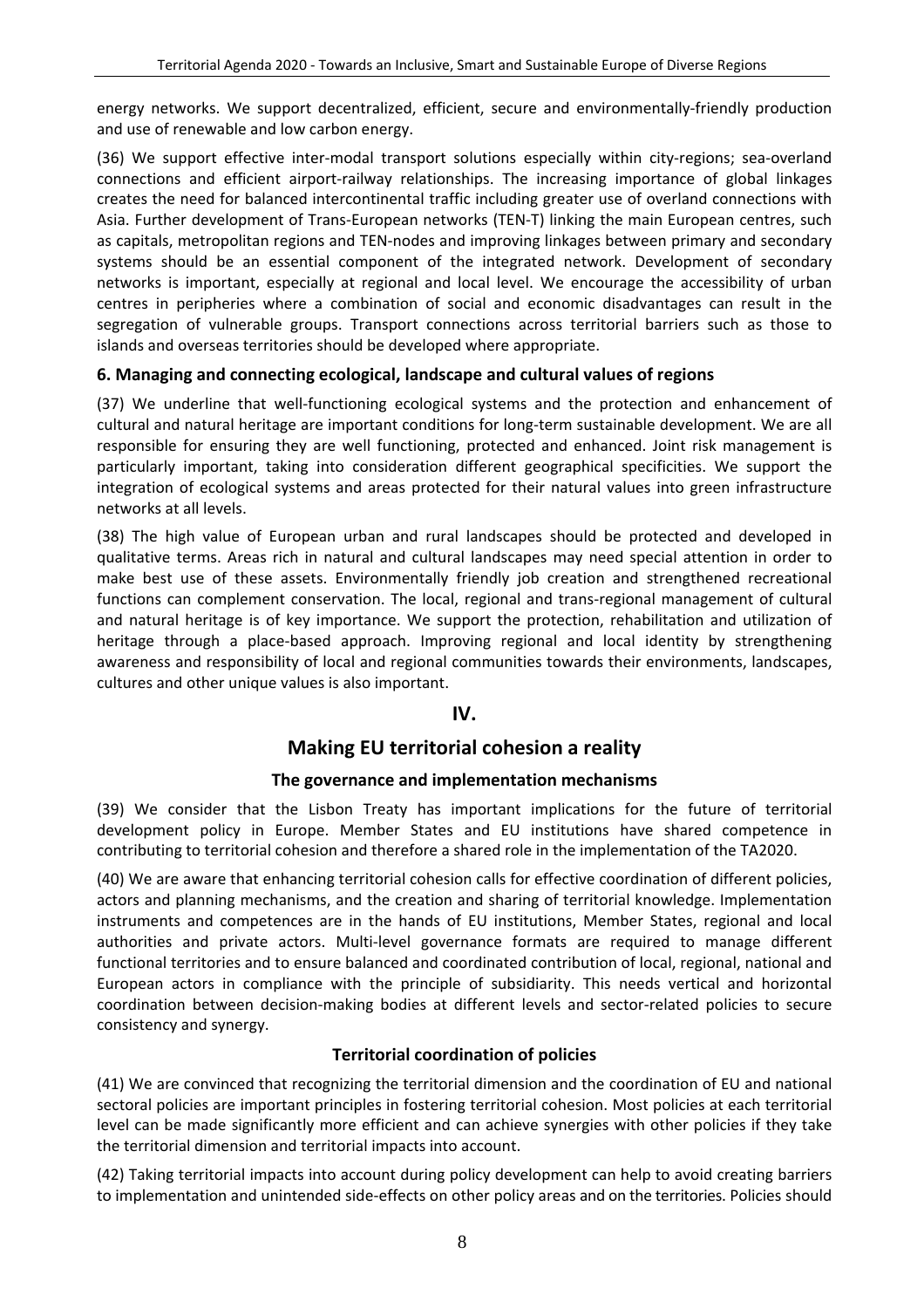take territorial differences into account, with interventions tailored to the specific type of territory and the use of territorial approaches in planning. This will improve the utilisation of territorial capital.

(43) Efficient interplay of sectoral policies can be supported by their coordination at each territorial level. Territorial coordination should be supported by instruments such as assessment of territorial impacts, coordinating planning mechanisms and territorially sensitive monitoring. We emphasize that EU policies can contribute to the implementation of the territorial priorities of the EU to different extents and in different ways as demonstrated with examples in the updated Territorial State and Perspectives.

#### **Territorial cohesion implementation mechanisms**

(44) We call for a more strategic approach to enhance territorial cohesion. Designing and implementing integrated local, regional development is an important issue. The territorial dimension could be better reflected and the different starting positions, national, regional and local specificities should be recognised in the implementation and monitoring process of the Europe 2020 Strategy.

(45) We believe that Cohesion Policy and also Rural Development Policy with their integrating character and certain cross‐sector nature are key instruments for encouraging the balanced territorial development of the European Union.

(46) We support deepening the territorial dimension of Cohesion Policy where appropriate: strengthening mechanisms which can ensure the territorial coordination of its interventions; improving the territorial dimension of all steps of strategic programming, evaluation and monitoring activities; ensuring scope for integrated place‐based programmes and projects, and integrating different funds in regional strategies.

(47) We encourage the adjustment of strategies and programmes to adequately reflect the specificities of the diverse territories. Future strategic policy documents and programmes should integrate territorial considerations taking into account the priorities of the TA2020. We support the development of experimental approaches to integrated local development in diverse territorial contexts. Where appropriate regional and local actors should be involved in the programming process.

#### **1. Strengthening territorial cohesion at EU level**

(48) We ask the EU institutions, when they participate in the design and implementation of EU policies, to take into account the principles of the TA2020 and to share them with their stakeholders and networks.

(49) We stress that improved monitoring and evaluation at EU level of territorial development and the performance of territorial cohesion efforts should be developed while ensuring that the administrative burden on Member States should not increase. The existing assessment, monitoring and evaluation practices and requirements of the EU, including those for Structural and Cohesion Funds and implementation of the Europe 2020 Strategy, should incorporate relevant territorial considerations.

(50) Integrated impact assessments for all significant EU policies and programmes should continue to be developed based on stakeholder inputs. In order to strengthen the territorial dimension of impact assessment carried out by the European Commission prior to any legislative initiative, we call upon the European Commission to take territorial matters into account in these impact assessments, and we ask the Committee of the Regions to provide input from regional and local authorities.

(51) We stress that a strong methodological support and a comprehensive territorial knowledge base are required to inform EU level policy‐making process. A range of bodies can deliver valuable contributions in this respect. We suggest that the ESPON programme should take into account the priorities and challenges of TA2020 in its research activity. In addition, the stronger focus on territorial cohesion and the wish to contribute to the Europe 2020 Strategy will require further knowledge and methodological support to stakeholders. The current status, role and outputs of the ESPON Programme should be adapted to the future period in agreement with the European Commission to better serve European policy‐making related to territorial development and cohesion.

#### **2. Contributing to territorial cohesion at cross‐border, transnational, and inter‐regional level**

(52) We recognise that actions at the cross‐border, transnational and inter‐regional level have a pivotal role to play in the implementation of territorial priorities of the TA2020. European territorial cooperation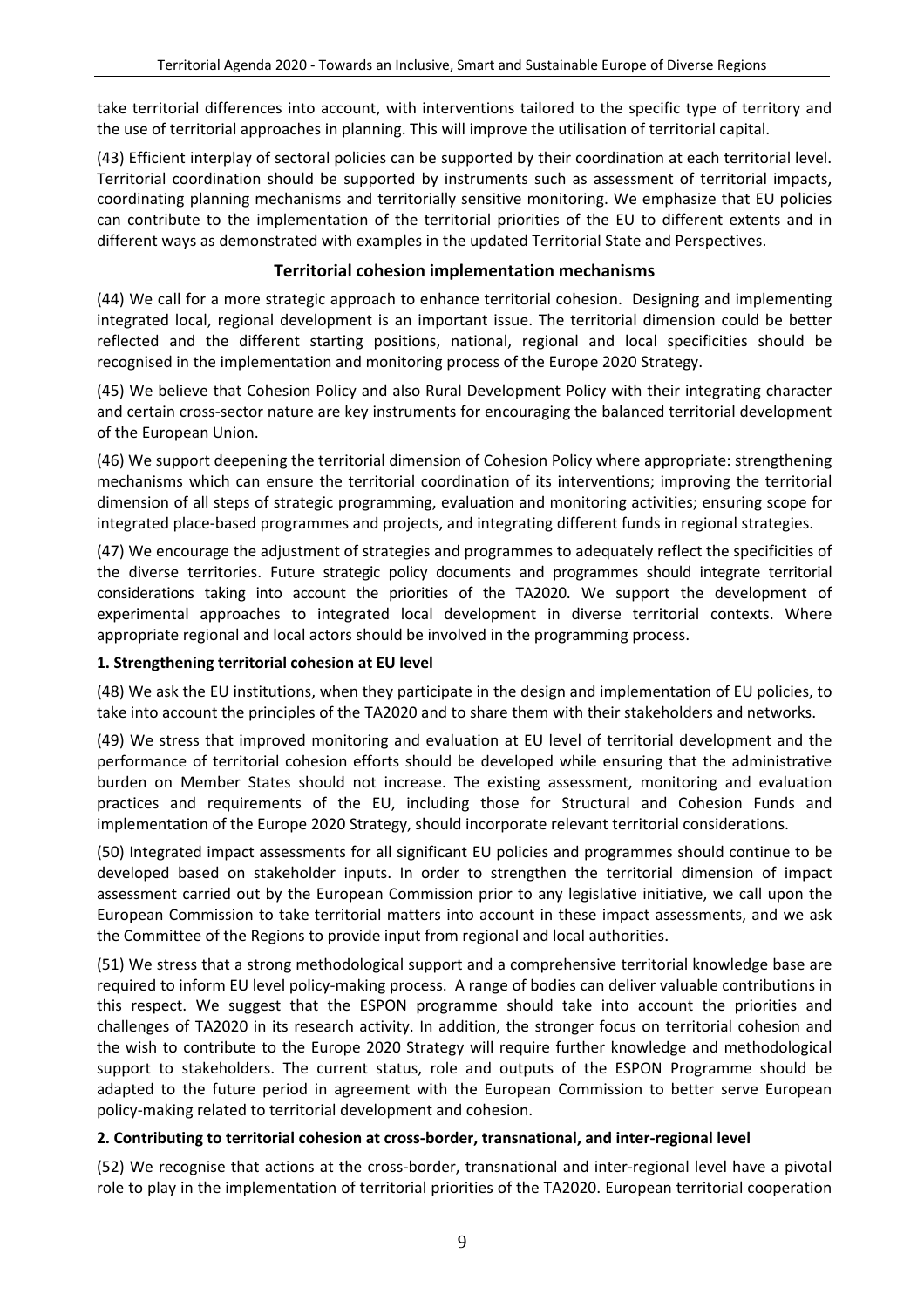has revealed a considerable mobilisation of potential of those cities and regions involved. Nevertheless, there remains room for improvement, especially to ensure that operations contribute to genuine territorial integration by promoting the sustainable enlargement of markets for workers, consumers and SMEs, and more efficient access to private and public services. In this regard we emphasize the importance of flexible territorial programming, which allows co-operation activities with different territorial scope to be flexible enough to address regional specificities.

(53) We recommend that territorial cooperation initiatives should be geared towards the long term objectives of territorial cohesion building on the experience of former B strand of INTERREG Community Initiative and current transnational programmes. Integrated macro‐regional strategies – as currently pioneered in the Baltic Sea and the Danube regions – could also contribute in this respect. Thus we recommend that this approach is further encouraged on the basis of evaluations of the results achieved by the European macro‐regional strategies under implementation.

(54) We underline the specific added value of and support the European instruments promoting exchange of good practices as well as innovative projects and the transfer of knowledge between participating organisations, such as the networking and interregional programmes (INTERREG IVC, INTERACT, URBACT).

(55) Maritime activities are essential for territorial cohesion in Europe. Economic activities such as energy production and transport are increasing rapidly in European marine environments. There is a need to solve user conflicts and balance various interests by cooperation in maritime spatial planning. The Marine Strategy Framework Directive and EU Integrated Maritime Policy calls for coordinated actions from Member States on maritime spatial planning. Such planning should be integrated into the existing planning systems to enable harmonious and sustainable development of a land‐sea continuum.

(56) Building on recent experiences, where appropriate full advantage should be taken of the new opportunities offered by the legal instrument of European Grouping for Territorial Cooperation (EGTC). Furthermore, voluntary coordination of planning activities along borders within the framework of an EGTC should be explored where it is perceived as an added value.

(57) We welcome all initiatives coming from public authorities at diverse levels, contributing to develop long term territorial strategies across borders, and ask European Commission to provide its support where necessary.

#### **3. Strengthening Member States' contribution to territorial cohesion**

(58) We recall that in the national context the main task of national, regional and local authorities is to define the tailored concepts, goals and tools for enhancing territorial development based on the subsidiarity principle and the place-based approach in line with the EU level approach and actions. It is up to the authorities in Member States to determine their own strategies and the relevant measures they intend to apply, which will depend on their own geographical specificities, political culture, legal and administrative system.

(59) We encourage Member States to integrate the principles of territorial cohesion into their own national sectoral and integrated development policies and spatial planning mechanisms. Authorities responsible for territorial development policy at national, regional and local levels should contribute through their own action plans to strengthening territorial cohesion as appropriate.

(60) Consideration of territorial impacts and the territorial coordination of policies are particularly important at national and regional levels. This coordination should be supported by territorially sensitive evaluation and monitoring practices, further strengthening the contribution of territorial analysis to impact assessments. These territorial aspects could be integrated into regular national and European reports and evaluations related to Cohesion Policy and Europe 2020 Strategy, avoiding unnecessary bureaucracy.

(61) We encourage regions and cities to develop and adopt integrated strategies and spatial plans as appropriate to increase the efficiency of all interventions in the given territory. Besides coordination and planning mechanisms, awareness raising and provision of territorial information and methodological